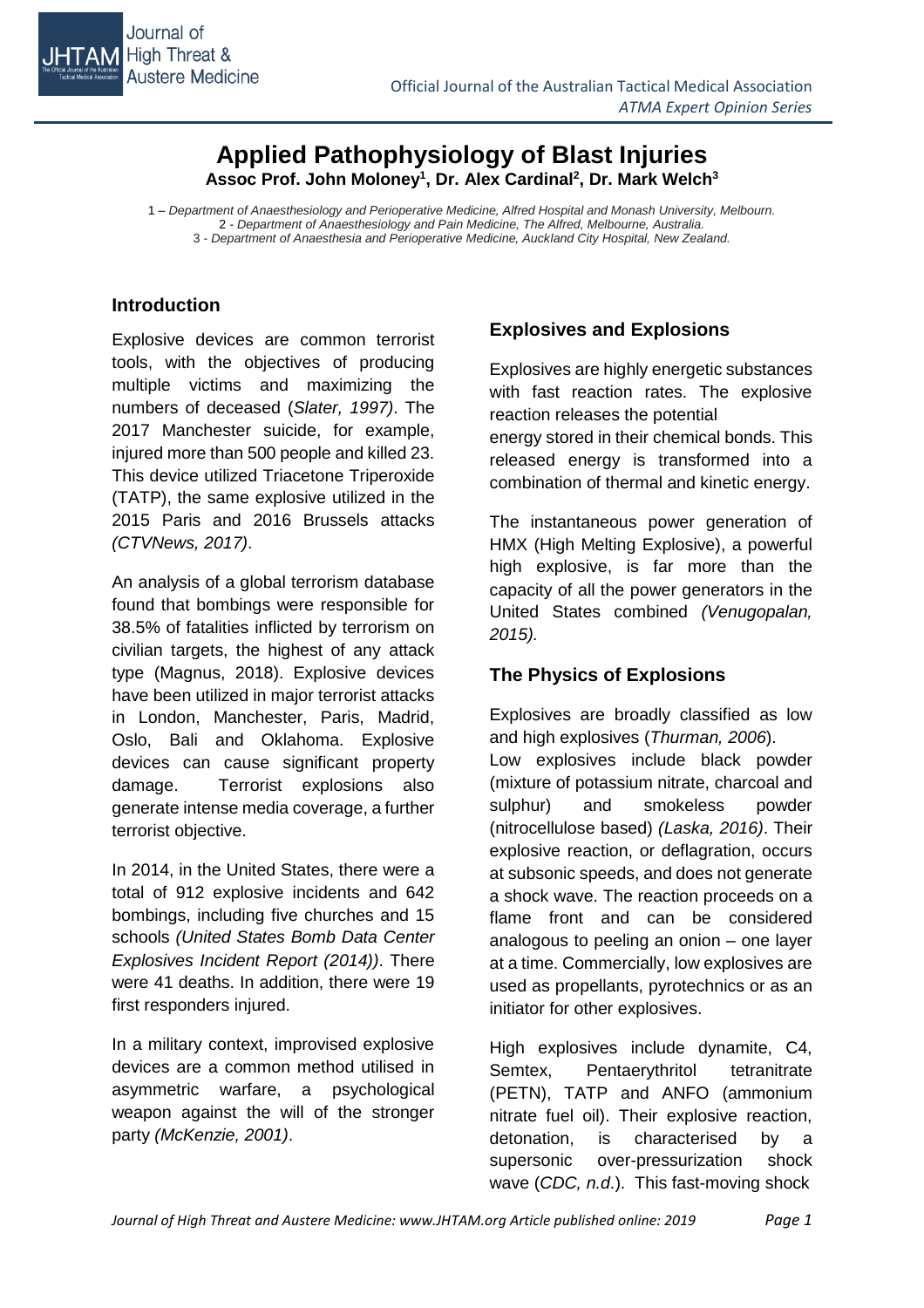| <b>Deflagration</b>                                               | <b>Detonation</b>                                                                                                |  |  |
|-------------------------------------------------------------------|------------------------------------------------------------------------------------------------------------------|--|--|
| Surface phenomenon (propagation is by layer-<br>to-layer burning) | Shockwave phenomenon (high speed shock<br>wave travelling through the explosive medium<br>propagates detonation) |  |  |
| The rate of deflagration is lower than the                        | The rate of detonation is higher than the speed                                                                  |  |  |
| speed of sound in the medium                                      | of sound in the medium                                                                                           |  |  |
| The products of deflagration go away from                         | The products of detonation travel in the same                                                                    |  |  |
| (opposite to) the direction of propagation of                     | direction as that of the propagation of                                                                          |  |  |
| deflagration.                                                     | detonation                                                                                                       |  |  |

**Table 1**: (Venugopalan, 2015)

Journal of

**Austere Medicine** 

**JHTAM** High Threat &

wave occurs within the explosive (initiating further reactions) and outside (causing a blast wave and heat). Commercially, high explosives are utilised for their shattering effect, such as building demolitions and rock blasting (*Thurman, 2006*).

#### **The Chemistry of Explosive Devices**

Almost all chemical explosives contain oxygen, nitrogen and oxidisable fuel elements, such as carbon and hydrogen. The oxygen and nitrogen are often bonded to each other to form chemical side chains, including nitrate  $(NO<sub>3</sub>)$ , nitrite  $(NO<sub>2</sub>)$  and nitroxyl (NO). The bound oxygen facilitates the rapid oxygenation of the fuel, compared to conventional fuels, e.g. coal, which rely on atmospheric oxygen to oxidise and release energy.

Low explosives contain a fuel and a source of oxidation, but these are generally in different compounds, mixed together. Gunpowder is a combination of potassium nitrate, charcoal and sulphur, which can be made to decompose with the following reaction: *2KNO<sup>3</sup> + 3C + S > K2S + N<sup>2</sup> + CO<sup>2</sup>*

The large amount of gas released enables its use as a propellant (firearms) and as a blasting agent. The heat generated Some substances, such as smokeless powder function as low explosives if ignited, but, if 'detonated', can behave as a high explosive (*Heramb, 2002*).

enables the reaction's self-propagation. High explosives are described as metastable compounds. The compound is stable until a certain, usually small, amount of energy is added, creating instability. This energy can be a thermal, mechanical or electrical stimulus. Once triggered, a chemical reaction ensues, utilising the oxygen within the molecule as an oxidising agent, releasing large amounts of energy.

## **Classification of Blast Injury**

Zuckerman's 1940 classification of blast injuries is still relevant today (Zuckerman, 1940).

Injuries are organized by the mechanism through which they are sustained, and are classified as primary, secondary, tertiary and quaternary (Table 2), each with a unique pattern of injury. The blast injury categories can occur in isolation or in combination.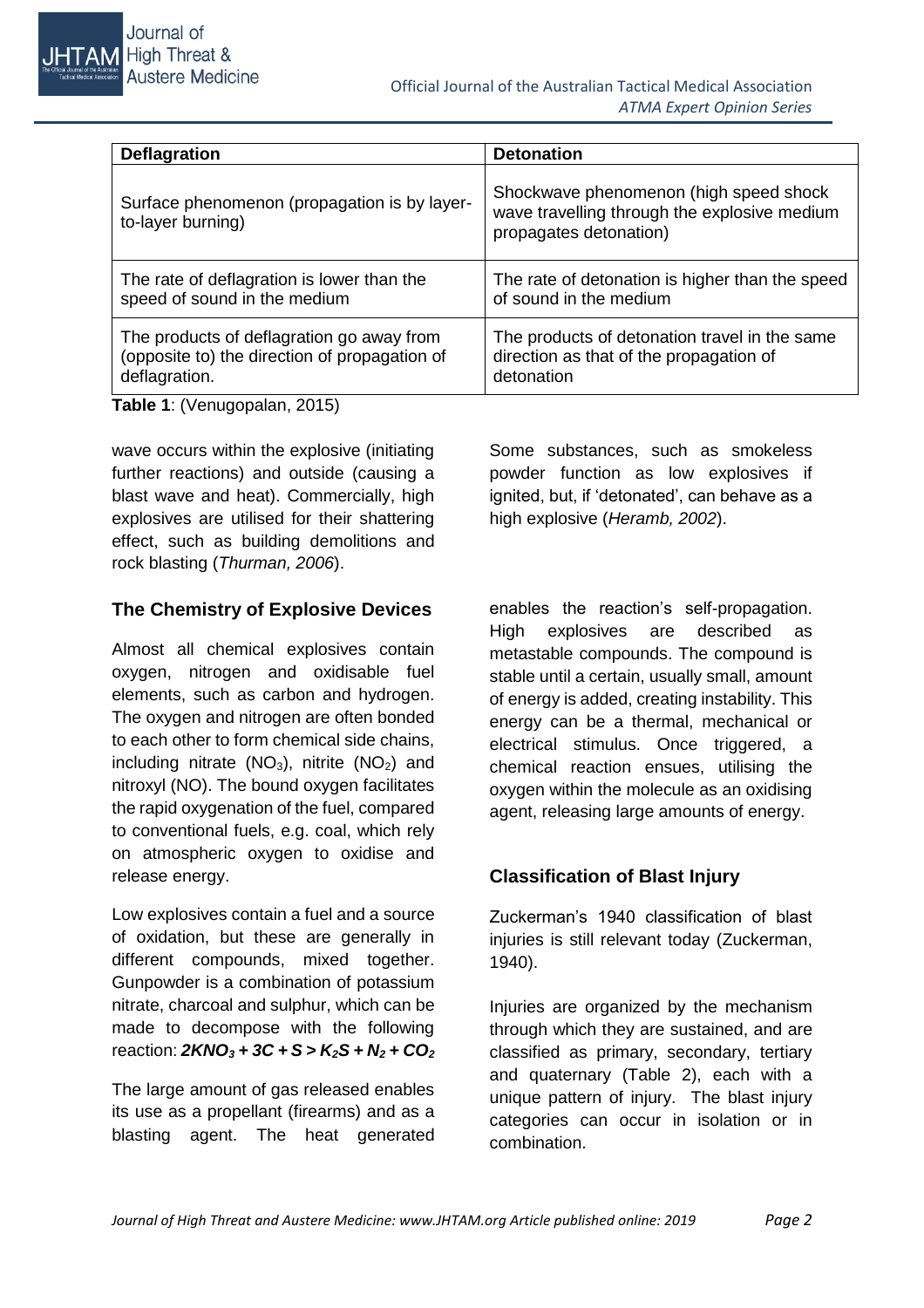| Category         | Cause                                                                                                          | <b>Typical Injuries</b>                                                                 |  |
|------------------|----------------------------------------------------------------------------------------------------------------|-----------------------------------------------------------------------------------------|--|
| Primary          | Blast wave transmitted to gas-<br>containing structures - direct<br>effect of blast pressure<br>on.<br>tissues | Blast lung, tympanic membrane<br>rupture, intestinal rupture                            |  |
| <b>Secondary</b> | &<br>Impact of airborne<br>debris<br>shrapnel                                                                  | Penetrating traumatic injuries                                                          |  |
| <b>Tertiary</b>  | Transposition of the entire body<br>due to blast wind or structural<br>collapse                                | Blunt traumatic injuries                                                                |  |
| Quaternary       | All other forces                                                                                               | Thermal & chemical burns,<br>toxin/radiation exposure,<br>asphyxiation, infection, PTSD |  |

**Table 2:** Categories of Blast injury

## **Primary Blast Injury Pathophysiology**

Primary blast injury (PBI) is organ and tissue damage caused by the blast wave associated with high explosives. PBI accounts for the majority of explosionrelated deaths but a smaller proportion of the total morbidity from explosions.

On detonation of the explosive device, a blast wave is generated by the rapid transformation of the explosive material from a solid (or liquid) to a gas (Kizer, 2003) (Harrisson, Kirkman, & Mahoney, 2007). Almost instantaneously, the explosive increases in volume by up to 100,000 times. This results in an expanding shock wave of extremely high pressure.

When the blast front (the leading edge of a blast wave) reaches a victim it causes a massive, almost instantaneous rise in ambient pressure (Figure 1).



**Figure 1:** Blast injuries. Idealized graph of a blast pressure wave over time (Bowen & Bellamy, 1988)

Explosive gases continue to expand away from their point of origin, and a relative vacuum follows the peak positive overpressure, forming a longer-duration negative underpressure. Positive overpressure and negative underpressure

waves are both capable of causing significant PBI.

When a blast wave interacts with a body, two types of pressure waves are generated *(Horrocks, 2001)*. Stress waves are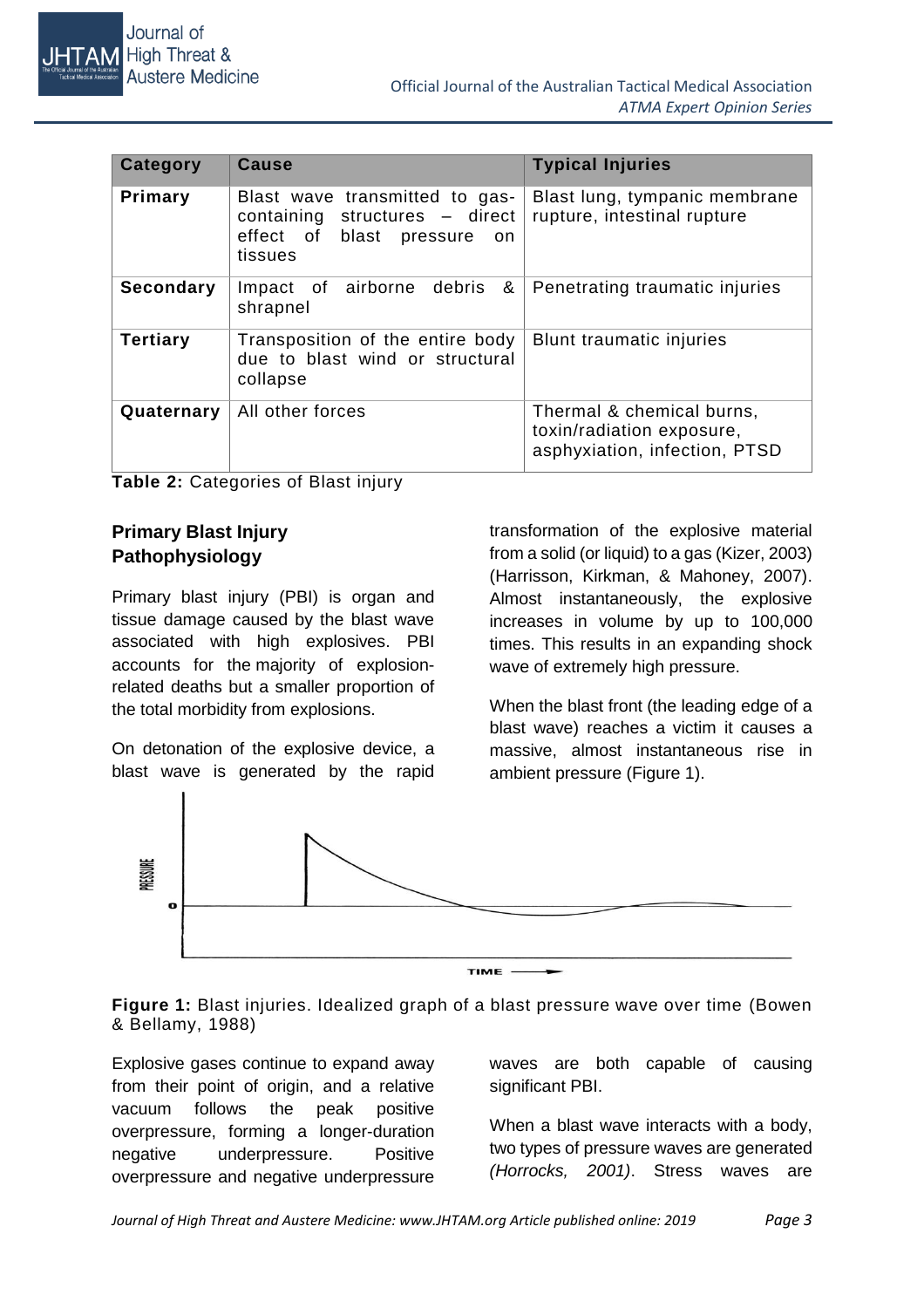

longitudinal forces (in the direction of travel) moving at supersonic speeds. They create spalling effects at tissue-gas interfaces *(Horrocks, 2001)*, (*Shuker*, 1995), (Bowen & *Bellamy*, 1988) *(Glenshaw, Vernick, Li, Sorock, Brown, & Mallonee, 2009)*, and occur when a shock wave travelling through a tissue reaches an interface with a tissue of lower density (such as gas), with a force that exceeds the tissue's tensile strength, disrupting it *(Mackenzie, 2013)*. Fragmentation on the surface of the higher density tissue follows, resulting in microvascular damage. Stress waves can also cause implosion of gascontaining structures (i.e. alveoli or bowel) due to the higher-pressure tissues surrounding them. Gas-containing organs, especially the lungs, bowel, and middle ear, are therefore those most susceptible to PBI.

Shear waves are longer duration and lower velocity transverse pressure waves (at right angles to direction of travel) that result in tearing of tissues and organs (brisance) *(Horrocks, 2001)*. They occur because blast waves lead to differences in the rates of acceleration and deceleration of tissues with different densities, creating a 'shear force'.

## **Secondary Blast Injury Pathophysiology**

Secondary blast injury (SBI) is caused by flying objects striking individuals. In many explosions this mechanism is responsible for the majority of casualties. The air around the blast is displaced by the wave of overpressure, resulting in high-velocity blast winds. Loose objects are similarly displaced, and these form projectiles with the potential to cause both blunt and penetrating injuries. The velocity of these objects dissipates more slowly than the

primary blast wave, so casualties well outside of the "lung contusion and bowel rupture" radius can still end up being severely damaged with penetrating injuries. Penetrating thoracic trauma, including lacerations of the heart and great vessels, is the most common cause of death in the setting of secondary blast injury *(Glenshaw, Vernick, Li, Sorock, Brown, & Mallonee, 2009).*

Deliberate placement of projectiles, in the context of explosive design, also occurs. For example, military explosive casings (e.g. hand grenades) are specifically designed to fragment and to maximise damage from flying debris (or shrapnel). Similarly, civilian terrorist bombers often deliberately place screws or other small metal objects around their weapons to increase secondary blast injuries. Alice Hawthorne died after the Atlanta Centennial Park explosion after being struck in the head by a nail *(Gomes, 2011)*. In other instances, the target structure provides raw material for the projected objects, e.g. shattered glass from a blasted-out window or the glass facade of a building *(Keyes, 2005)*. After the 1998 US embassy bombing in Nairobi, flying glass wounded victims up to 2km away *(Wightman J. , 2001)*.

These projectiles may produce minimal external signs and follow an unpredictable path through the body. They can also cause significant wound contamination.

## **Tertiary Blast Injury**

Tertiary blast injuries are caused by individuals flying through the air and striking other objects. Unless the explosion is of extremely high energy or focused in some way (e.g. through a door or hatch), a person with tertiary blast injury usually is very close to the explosion source.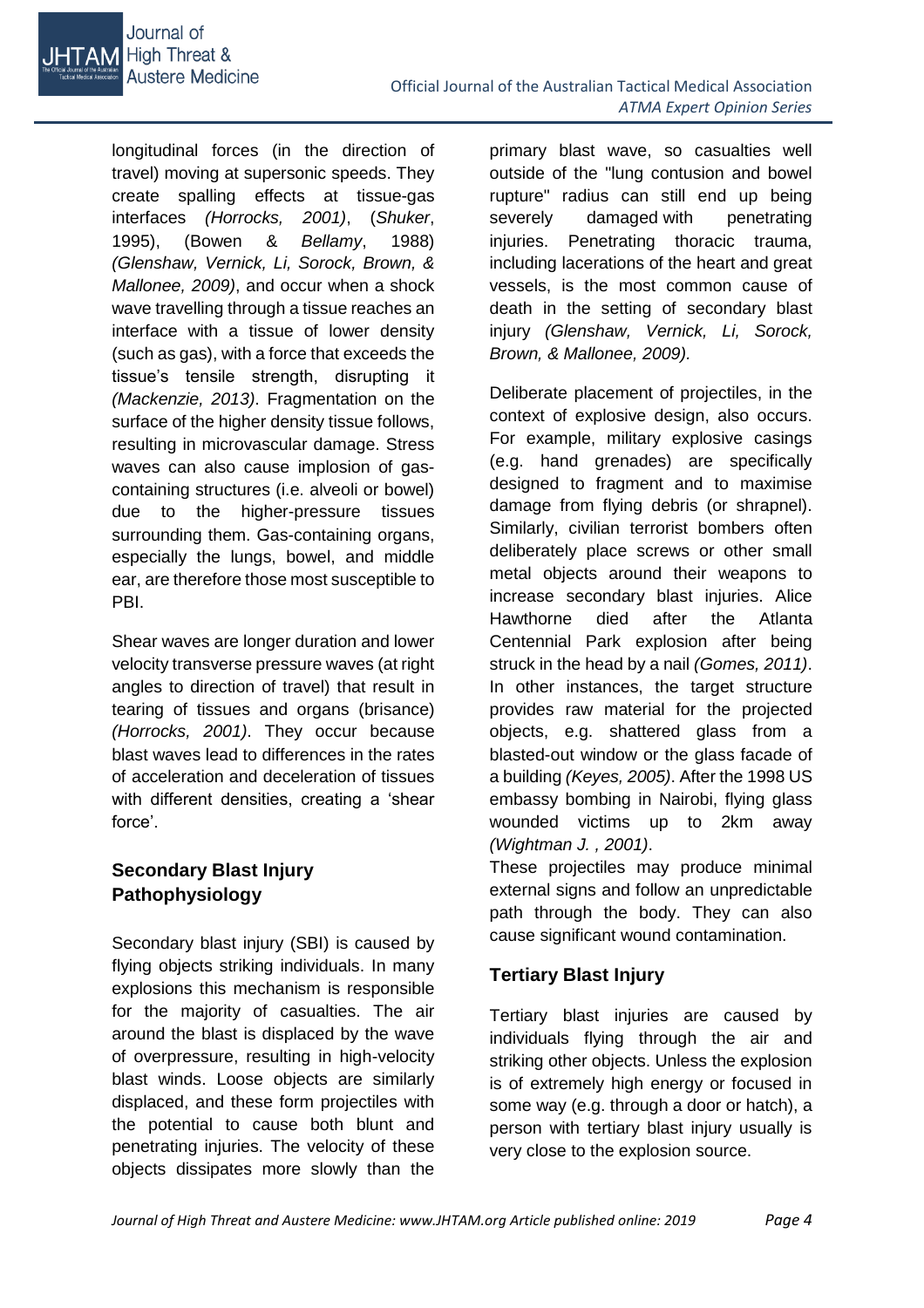

## **Quaternary Blast Injury**

Miscellaneous blast-related injuries include burns (chemical or thermal), injury from falling objects, crush injuries from collapsed structures and displaced heavy objects; and toxic dust, gas, or radiation exposure. Other injuries within this category include post-traumatic stress disorder (PTSD) and infection.

## **Epidemiology of Blast Injuries**

The incidence of explosions and resultant blast injuries have increased throughout the twentieth century. Although some of these events have been attributed to increasing industrialisation, the majority are the result of attacks using explosive weapons (Horrocks, 2001)

The scientific literature regarding the incidence, prevalence, and injury profile of explosive injuries is heterogenous. This is due to the diverse causation methods behind explosion-related injuries, the variety of attack environments and methods adopted in terrorist bombings and the bomb preparation. For example, 6-11% of military casualties in recent conflicts have suffered primary blast lung injury, but this increases to over 90% in enclosed space terrorist attacks e.g. trains (Scott et al, 2017).

Attack environment is an important factor in the resulting injury profile, with the highest contrast seen between the most enclosed environments (trains, buses) and open space. with significantly fewer patients suffering targets in open space were less likely to suffer blast lung, TM perforation, or intra-abdominal rupture. injuries induced by the blast wave or fireball, This is attributed to the rapid decay

of the blast wave in open-space, as opposed to the multiple reflections that prolong the loading duration in enclosed spaces (Peters, 2011). An earlier study (Defence Atomic Support Agency, 1968) suggests that positioning a victim near a reflecting surface, perpendicular to the blast wind, halves the overpressure needed to cause similar injury. These factors have been exploited by terrorists in recent history (e.g. Madrid 2004, London 2005) and render enclosed environments attractive targets (O'Neill, Robinson, & Ingleton, 2012). Casualties in open space were more susceptible to penetrating trauma, which may be a result of the uninhibited trajectory of fragments.

Demonstrating the heterogeneity of injury patterns, Israeli bus bombing data years shows the prevalence of penetrating trauma (Almogy, Luria, Richter, Pizov, Bdolah-Abram, & Mintz, 2005). Investigators found that intra-abdominal trauma was predominantly caused by fragment impact rather than the blast wave, in contrast to earlier incidents. This may be related to changes in IED design, including a shift towards higher mass shrapnel, and also increases in detonation of IEDs at chest height rather than under a seat. This may explain the observed higher incidence of penetrating head, neck and face trauma *(Wightman & Gladish, 2001), (Arnold, 2003).* 

Primary blast injuries are uncommon. Secondary and tertiary injuries predominate following an explosion *(Wightman & Gladish, 2001), (Arnold, 2003)*. Table 3 demonstrates factors relating to the event that would convey a greater likelihood of PBI, in addition to these more immediately obvious injuries.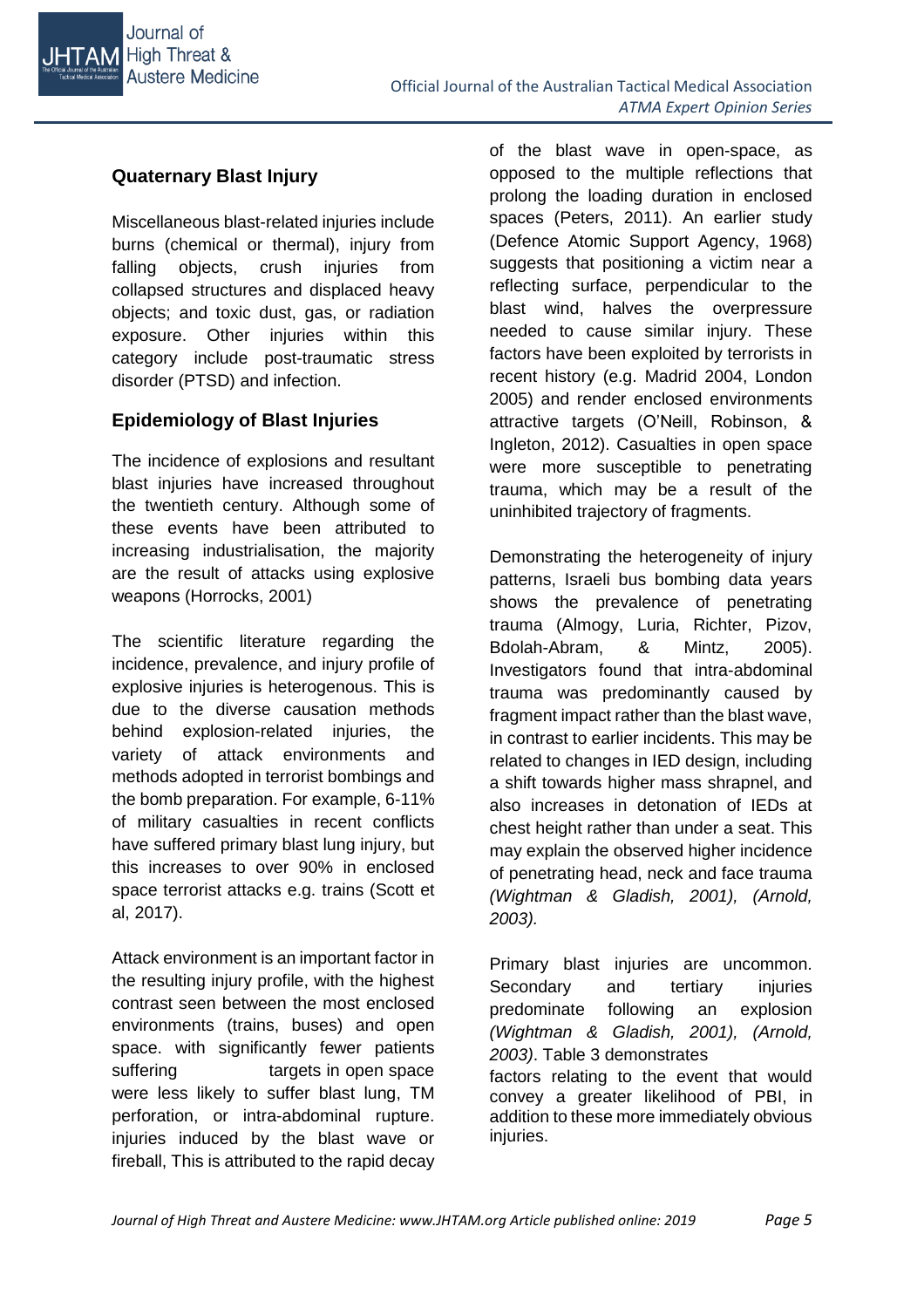

| <b>Factor</b>                     |                                  | <b>Explanation</b>                                                                                                                                        |  |  |
|-----------------------------------|----------------------------------|-----------------------------------------------------------------------------------------------------------------------------------------------------------|--|--|
| <b>Explosive</b><br><b>Device</b> | Size                             | Larger explosive devices generate higher<br>and more sustained overpressures                                                                              |  |  |
|                                   | Suicide Bomb                     | Usually detonated in close proximity to<br>groups of people, increasing the risk of<br>primary blast injury                                               |  |  |
|                                   | Enhanced blast<br>munitions      | Includes fuel-air explosives. Designed to<br>result in increased primary blast injury                                                                     |  |  |
| Geography                         | Enclosed space                   | Blast wave reflect off and reverberate within<br>fixed structures resulting in complex and<br>multiple waves of overpressure, augmenting<br>blast effects |  |  |
|                                   | Underwater                       | Sustained propagation of blast wave results<br>in primary blast injury even at distance from<br>the detonation                                            |  |  |
|                                   | Proximity                        | The closer to the detonated device, the<br>higher the overpressure to which a victim is<br>exposed                                                        |  |  |
| Victim                            | Personal protective<br>equipment | Does not protect from PBI. The protection<br>from secondary and some tertiary blast<br>injury results in increased risk of primary<br>blast in survivors  |  |  |
|                                   | <b>Burns</b>                     | Flash burns occur in patients who were in<br>close proximity to the detonation, also at<br>higher risk of primary blasts injuries                         |  |  |

**Table 3:** Explosion and patient factors increasing risk of primary blast injury. Adapted from text (Horrocks, 2001), (Kizer, 2003), (Ciraulo & Frykberg, 2006).

## **Confined Spaces**

Leibovici examined injury patterns after four explosions in Israel, two in the open air and two in the enclosed space of a bus (Leibovici, 1996).The devices in each event were similar. The mortality after the openair attack was 8%, compared to 49% after the bus bombings. The Injury Severity Score (ISS) of survivors was higher in the bus bombing, with a mean ISS of 18, compared to a mean of 4 after open air bombings. In addition, a greater proportion of the casualties from the bus had a primary blast injury (77% vs 34%).

## **Organ Systems Affected by Blast Injury**

Air and fluid-filled organs are the most vulnerable to the effects of the blast wave. The blast overpressure is responsible for disruption of both air-fluid interfaces ('spallation') and tearing at fixed points of attachment ('brisance'), causing middle ear, lung and bowel injuries (Peters, 2011). At pressures above 200kPa, rupture of the tympanic membrane is an expected consequence, while the lung and bowel can remain intact up to pressures of 400kPa (Peters, 2011). Although these injuries predominate, there is evidence that the primary blast wave can also cause cerebral oedema, endothelial injury, liver and splenic lacerations, testicular rupture, retroperitoneal bleeding, and muscular compartment syndromes (Scott, 2017). Although tympanic membrane rupture is not predictive of a significant lung injury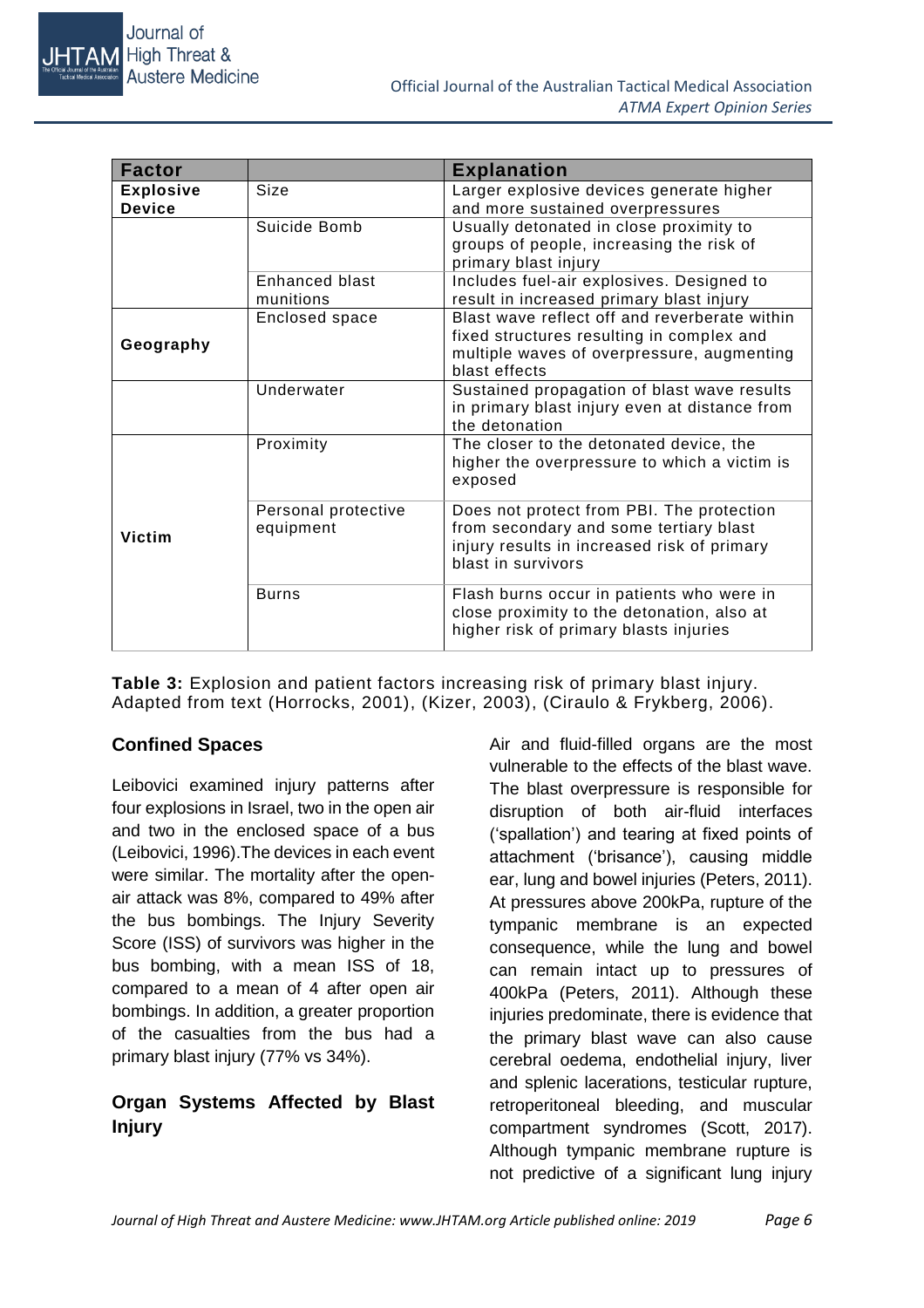

(missing up to 50% of those with a significant blast lung injury) (Peters, 2011)

it may be a predictor of traumatic brain injury (Wolf, 2009)

| <b>Overpressure</b><br>(kPa) | <b>Blast Loading</b>                                                                                                                     |
|------------------------------|------------------------------------------------------------------------------------------------------------------------------------------|
| 35                           | Minimum pressure at which tympanic membranes will rupture                                                                                |
| $104 - 121$                  | Pressure at which half of tympanic membranes will rupture, minimum<br>threshold for blast lung injury                                    |
| 202                          | All tympanic membranes should have ruptured, minimum pressure for fatal<br>blast injuries                                                |
| $290 - 390$                  | 50% fatality rate from pulmonary blast injuries                                                                                          |
| $400 - 550$                  | 95 - 100% fatality from pulmonary blast injury<br><b>Table 4.</b> Occurrence of concertation is dependent on the measurement of $\alpha$ |

**Table 4**. Sequence of organ injury is dependent on the maximum pressure exposure

(Peters, 2011)**.**

## **Auditory Injury**

The auditory system is especially vulnerable to the effects of primary blast injury. The vestibular system, which controls balance and equilibrium, is also frequently injured leading to persistent dizziness and vertigo. Most dizziness resolves within 4-30 days of injury; persistent dizziness after six months is a poor prognostic indicator (*Akin, 2017)*.

The most common injury is tympanic membrane rupture, due to overpressure, occurring in 20-44% of the blast-exposed *(Engles, 2017*). Overpressure causes a frequency dependent reduction in stiffness of the tympanic membrane, creating a conductive hearing loss, and is often associated with disruption of the ossicular chain *(Van Haesendonck, 2018)*. The common symptoms of a tympanic membrane injury are middle and high frequency conductive hearing loss and hyperacusis (*Mizutari, 2019*). The

conductive hearing loss is usually temporary, with a spontaneous healing rate of 38-74% in a traumatic rupture (*Mizutari, 2019*). If one ear is facing toward the blast wave, "head shadow" may protect the contralateral ear from injury *(Van Haesendonck, 2018*).

The blast overpressure can also damage the inner ear and cause a sensorineural hearing loss and tinnitus. Permanent hearing loss after blast injury is more likely to be a sensorineural loss than conductive (*Aşik, 2018*). A third of those with instant sensorineural hearing loss will recover spontaneously within minutes *(Mizutari, 2019*). 80% of those injured in the Boston Bombings had a sensorineural hearing impairment and 38% of soldiers in the Iraq war suffered from tinnitus on return to their home countries (*Mizutari, 2019*). Permanent tinnitus and sensorineural hearing impairment are associated with cognitive and depressive disorders and can have a major impact on quality of life after blast trauma (*Mizutari, 2019*)

## **Cardiothoracic Injur**y

Pulmonary barotrauma, the most common fatal PBI, may include:

- 1.) Pulmonary contusion.
- 2.) Systemic air embolism.
- 3.) Haemopneumothoraces, pneumomedistinum or subcutaneous emphysema
- 4.) Acute respiratory distress[\(ARDS\)](http://emedicine.medscape.com/article/165139-overview) occurs as a direct result of lung injury, or from shock due to other organ injuries.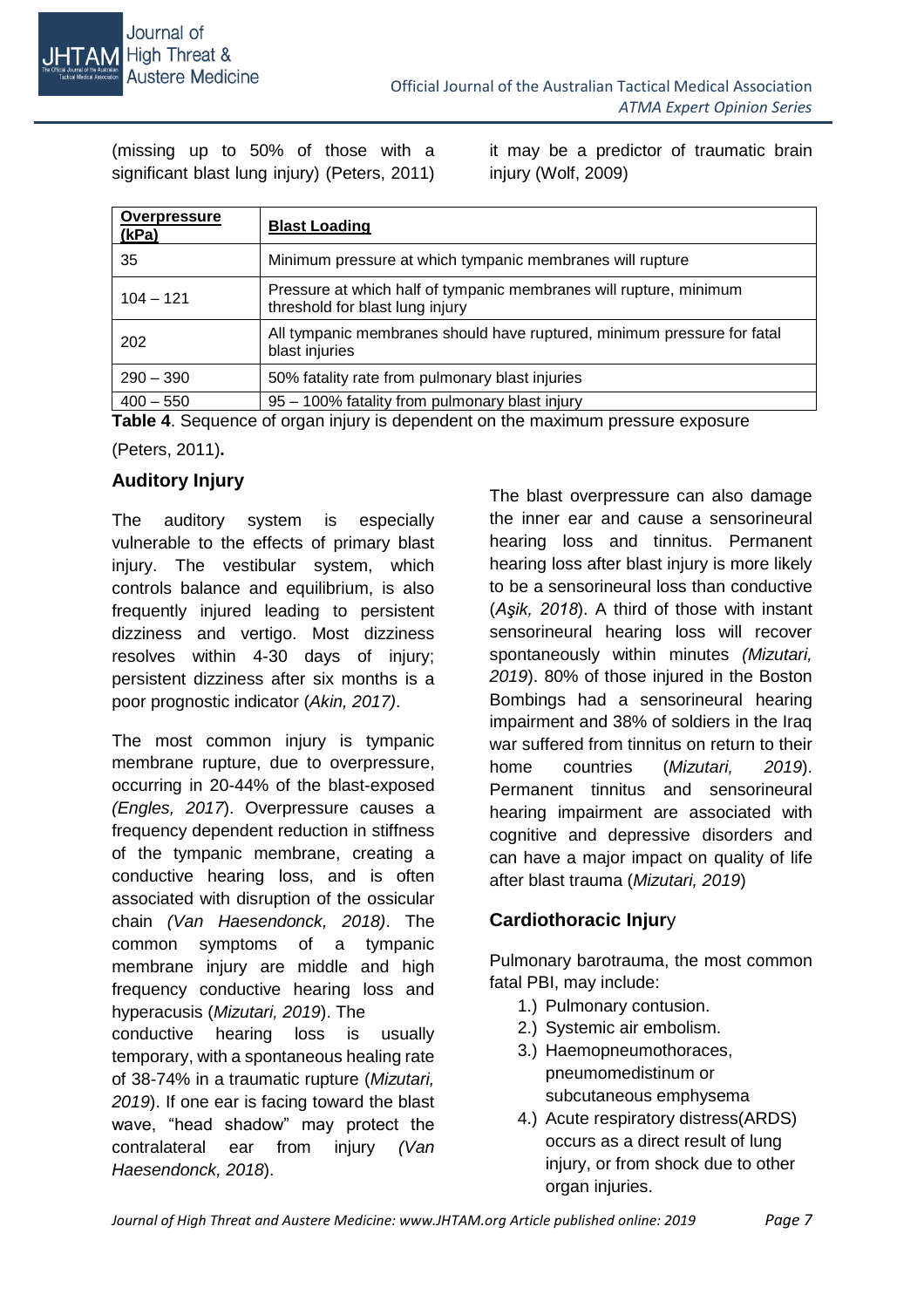5.) Pulmonary oedema, with increased pulmonary capillary permeability (or "blast lung")

Non-fatal PBI can impair pulmonary function for many days. The heart, lungs, and great vessels and protected by the thoracic cage but are vulnerable to blast overpressure and penetrating injury.

Primary blast lung injury (PBLI) is defined as the "radiological and clinical evidence of acute lung injury, occurring within twelve hours of exposure, and not due to secondary or tertiary injury" *(Scott, 2017).* 

*In available military data,* approximately 6- 11% of casualties who survive to reach hospital have a PBLI, as do 80% of nonsurvivors (*Scott, 2017*). In civilian casualties, the incidence is much higher, owing to the increased association with an enclosed-space explosion. In the Madrid train bombings, 94% of the serious casualties were diagnosed with PBLI (*Scott, 2017*). The risk of a significant lung injury is both related to the proximity to the blast, but also the positioning of the victims relative to their surroundings.

| Diagnostic criteria applied within 12 hours from the time of the blast                         |  |  |  |  |
|------------------------------------------------------------------------------------------------|--|--|--|--|
| Exclusion of secondary or tertiary lung injuries:                                              |  |  |  |  |
| Penetrating thoracic injuries                                                                  |  |  |  |  |
| Rib fractures, clavicles, scapulae                                                             |  |  |  |  |
| Objective evidence of lung injury based on the presence of both radiological abnormalities and |  |  |  |  |
| internationally agreed oxygenation criteria for acute lung injury                              |  |  |  |  |

**Table 4.** Stringent criteria for the detection of primary blast injury of the lung (Mackenzie,

#### 2013)

Distinguishing primary blast lung injury from those who have a combination of primary, secondary and tertiary blast injuries does not appear to have any impact on prognosis and is of academic interest only (*Mackenzie, 2013*). In reality, most will have a combination of lung injuries. including thoracic fractures (ribs, clavicles, scapulae, vertebrae, sternum), pulmonary contusions and lacerations, impalement, crush injuries, asphyxiation, inhalational and aspiration injuries.

Blast wave injury to the lung manifests as alveolar capillary rupture with widespread striped pulmonary haemorrhages, corresponding to the intercostal spaces which are least protected from the blast overpressure *(Wolf, 2009) (Mackenzie, 2013).* 

Parenchymal tears may create small or large localised air pockets ('blast emphysema' or 'pneumatoceles') or may result in a pneumothorax *(Mackenzie, 2013).* 

The natural history of blast-related lung injury can be classified into three phases: Primary, Early, and Late, summarized in Table 5.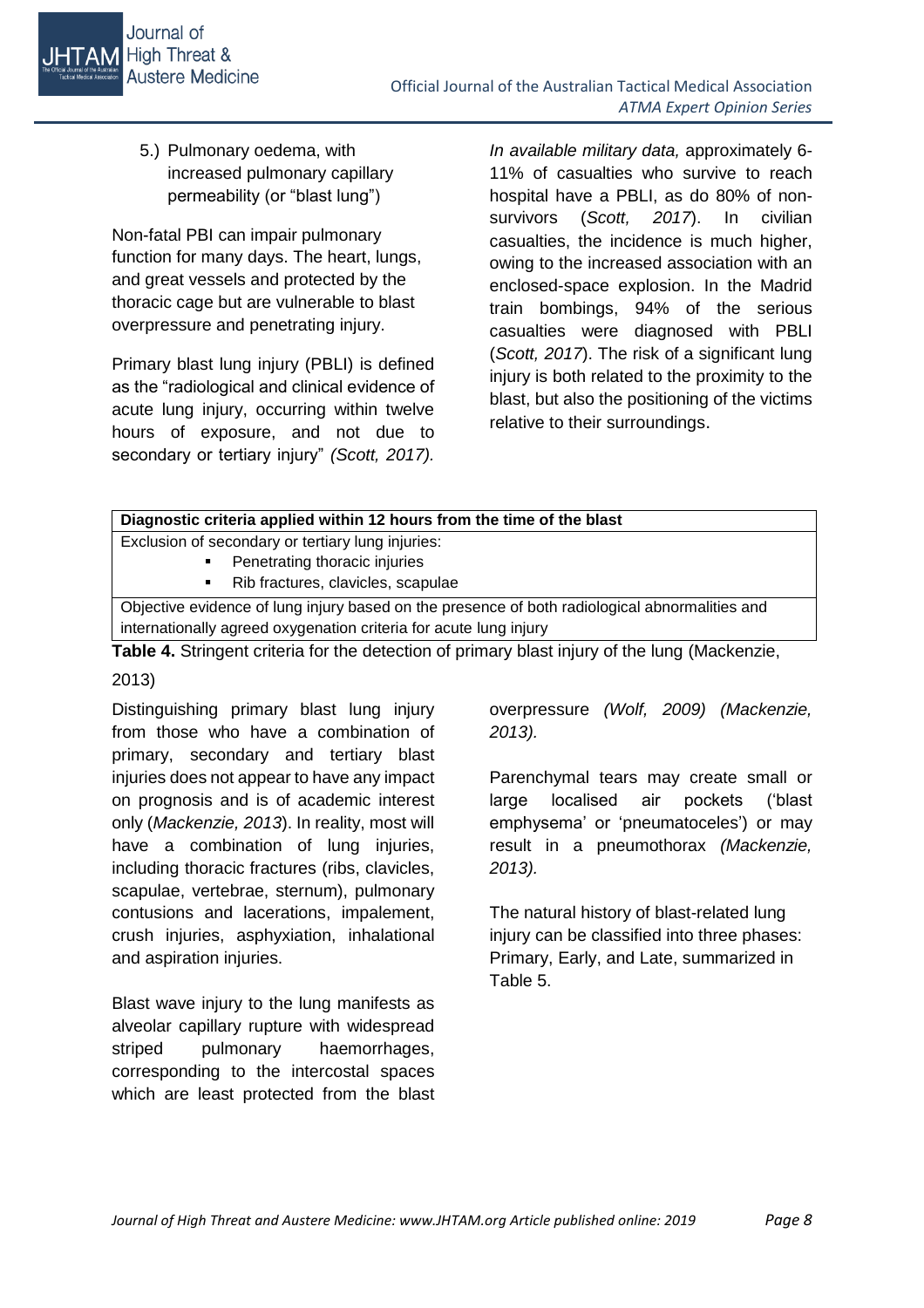

| <b>Blast-</b><br>related<br>Lung<br><b>Injury</b> | <b>Time from</b><br><b>Blast to</b><br><b>Injury</b> | <b>Mechanism</b>                                                                                                                                                 | <b>Time from</b><br><b>Blast to</b><br><b>Manifestation</b> | <b>Lung Pathology</b>                                                                                                                   | <b>Clinical</b><br><b>Manifestations</b>                                                                                                                                                |
|---------------------------------------------------|------------------------------------------------------|------------------------------------------------------------------------------------------------------------------------------------------------------------------|-------------------------------------------------------------|-----------------------------------------------------------------------------------------------------------------------------------------|-----------------------------------------------------------------------------------------------------------------------------------------------------------------------------------------|
| Primary                                           | Milliseconds<br>$-$ seconds                          | <b>Blast wave</b>                                                                                                                                                | $Mins - hours$                                              | Scattered foci of<br>alveolar haemorrhage<br>Alveolar disruption<br>('blast emphysema')<br>Parenchymal<br>laceration<br>Pneumothorax    | Apnoea followed by<br>tachypnoea<br>Low saturations<br>Haemoptysis                                                                                                                      |
| Early                                             | Seconds-<br>minutes                                  | <b>Blast ejectate</b><br><b>Blast wind</b><br><b>Building collapse</b><br>Crush injury<br>Airway obstruction<br>Smoke inhalation<br>Aspiration<br>Bone fractures | $3 - 18$ hours                                              | Contusion<br>Laceration<br>Haemothorax<br>Negative pressure<br>pulmonary oedema<br>Inhalation/aspiration<br>Pneumonitis<br>Fat embolism | Tachycardia<br>Hypotension<br>Hypovolaemia<br>Pulmonary oedema<br>Hypoxia<br>CO-Hb<br>Tension<br>pneumothorax<br>Chest pain                                                             |
| Late                                              | Hours to<br>days                                     | Over-resuscitation<br>LV dysfunction<br>Massive<br>transfusion<br>Injurious<br>mechanical<br>ventilation<br>Pulmonary<br>inflammation                            | $8 - 36$ hours                                              | Fluid overload<br>Coronary air/fat<br>emboli<br><b>TRALI</b><br><b>VALI</b><br><b>ARDS</b>                                              | Poor lung<br>compliance<br>V/Q mismatch<br>Pulmonary infiltrates<br>Hypercapnia<br>Hypoxia<br>Cough<br>Acidosis<br>Leucocytosis<br>LV/RV dysfunction<br>on<br>echocardiography<br>Fever |

**Table 5.** The natural history of blast-related lung injury. (Mackenzie, 2013).

In 17% of those deceased at the scene of the blast, a PBLI is the only significant finding at autopsy (*Scott, 2017)*. The mode of death in this population is not fully understood, but study of animal models suggest it may be related to air embolism, or to the immediate autonomic nervous system response to a PBLI *(Scott, 2017).* 

Injury to the pulmonary vessels allows air to enter the circulation. This has been demonstrated on carotid Doppler within 30 minutes following a controlled blast injury to a beagle (*Mackenzie, 2013*). Air entrained into the pulmonary veins can lead to systemic arterial air embolism, which have been located in cerebral, coronary and renal circulations (*Mackenzie, 2013*). The signs and symptoms of these are similar to other sources of systemic emboli. Postmortem evidence of significant air embolism has been shown in several animal studies with isolated PBLI, and demonstrated in a small number of humans, however due to delays in performing autopsies and failure to recognise it in survivors mean that the prevalence is largely unknown *(Mackenzie, 2013)*.

Blast injury to the thorax can cause a vagal reflex arc, resulting in apnoea, bradycardia, and hypotension. It can be thought of as a "massive, sudden Valsalva manoeuvre". With a moderate injury the apnoea is transient, followed by a period of rapid, shallow breathing. However, with severe blast injury, the apnoea may be prolonged and be the primary mode of death (*Scott, 2017)*. The treatment of blast lung injury is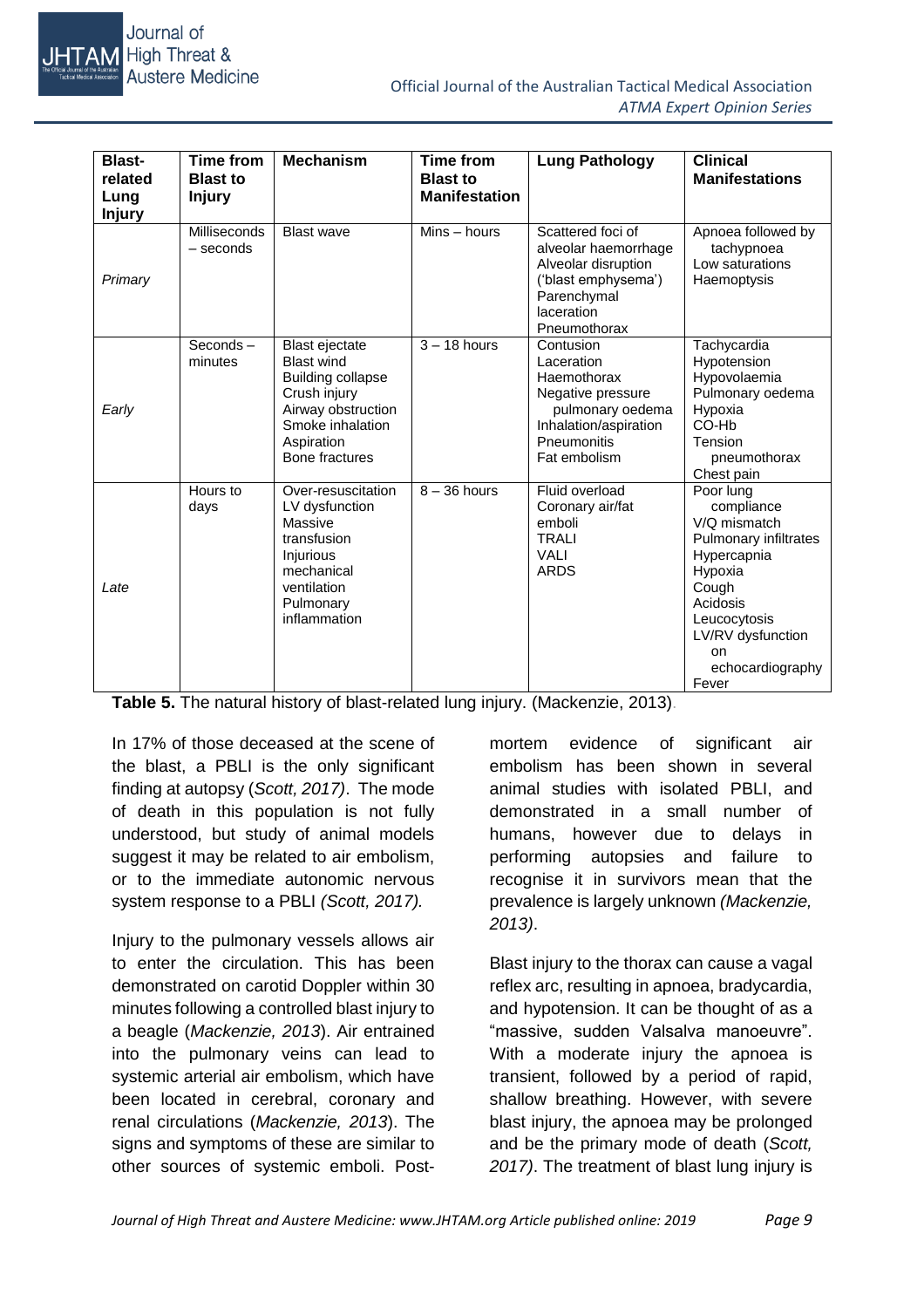

mostly supportive, comprising pleural decompression, avoiding mechanical ventilation if possible, utilising a lungprotective strategy if ventilation is necessary, and hyperbaric oxygen therapy for arterial air embolism *(Wolf, 2009) (Mackenzie, 2013)*. Minimising volume resuscitation may reduce the burden of pulmonary oedema but may conflict with treating the haemodynamic instability associated with blast multitrauma *(Wolf, 2009).*

Thoracic PBI can also result in pericardial tamponade without penetrating trauma (i.e. secondary blast injury) *(Ciraulo & Frykberg, 2006). (O'Neill, Robinson, & Ingleton, 2012)*

#### **Central Nervous System Injury**

Blast traumatic brain injury is referred to as the "invisible wound" (*Shively, 2016*). The proportion of soldiers returning from Afghanistan and Iraq with mild traumatic brain injury ranges from 4.4% - 22.8%, and a large proportion of these are blast-related (*Campos-Pires, 2018*).

Symptoms range from headache, to depression, anxiety, post-traumatic stress disorder, sleep disturbance, poor concentration and memory impairment (*Shively, 2016*). There are rarely any structural changes observed with conventional imaging techniques (MRI) *(Shively, 2016)*.

In a human post-mortem case-series, the blast wave caused injury to grey-white matter interfaces, areas lining the ventricles/adjacent to the cerebrospinal fluid and around blood vessels (*Shively*, *2016*). These changes were seen in both acute blast-injured post-mortem brains, and also post-mortem brains of those who had a repeated history of blast trauma. The postulated mechanism is either via direct

injury from the blast overpressure disrupting air-fluid interfaces or, via energy transferred to the torso which may propagate pressure waves via blood vessels or cerebrospinal fluid *(Boutillier, 2019).*

### **Abdominal and Pelvic Injury**

The air-filled structures in the abdomen are most vulnerable to the blast overpressure, and the incidence of injury increases in enclosed spaces or underwater *(Wolf, 2009)*. Primary rupture tends to occur in the colon and ileo-caecal regions due to their fixed points of attachment. Contusions can occur anywhere along the bowel wall, and may separate the intramural layers with micro-haemorrhages and oedema, leading to delayed perforation (*Wolf, 2009*), with potential for peritonitis or collections. The incidence of injury to the gastrointestinal tract and solid organs during blast trauma is approximately 14-24%, the majority being penetrating injuries caused by shrapnel *(Wolf, 2009), (Yazgan, 2016)*. The mesentery may be injured directly, leading to bowel ischemia. The bowel is also vulnerable to arterial air embolism *(Wolf, 2009), (Scott, 2017)*. Vascular injury within the abdomen is non-compressible; sources may be within the mesentery, associated with a pelvic fracture, or in the retroperitoneal space. Non-compressible torso bleeding is associated with poor outcomes *(Pearce, 2017)*, however there are trials ongoing in the field with resuscitative endoluminal balloon occlusion of the aorta (REBOA) to prolong survival to hospital to allow for definitive management. Whether this will be suitable in the immediate aftermath of an explosion is unclear.

Extended focused abdominal sonography in trauma (eFAST) is a useful screening test; but contrast computed tomography is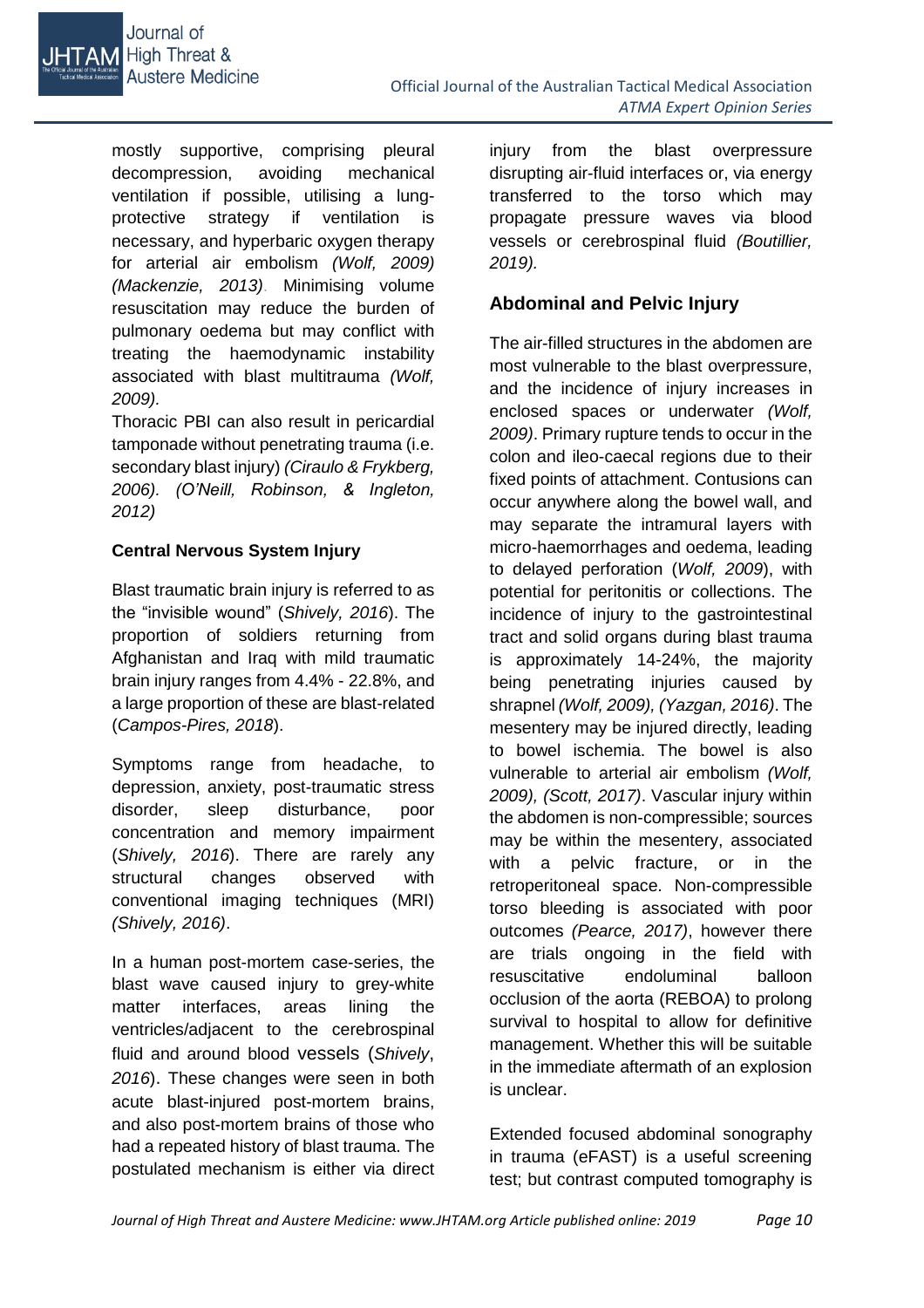

the modality of choice for detecting intraabdominal injuries and is useful in locating fragments of shrapnel. It will not detect all mesenteric injuries or contusions, and in those with clinical signs of intra-abdominal injury, serial abdominal examinations over 24 hours or more are advised (*Wolf, 2009)*.

# **Extremity Injury**

Extremity wounds are associated with a higher ISS, mortality and longer hospital stay *(Ashkenazi, 2018)*. Up to 15% of bombing victims will have an extremity injury, and a quarter of these will present with haemorrhagic shock. Up to 7% of those injured by an explosion have traumatic amputations, associated with high immediate mortality rates of between 10 and 85% *(Wolf, 2009*). The overpressure can cause fractures and the blast winds can rupture soft tissues resulting in a partial or complete limb amputation (*Wolf, 2009*).

Those with extremity injury benefit from early haemorrhage control, which can be achieved via external combat tourniquet application or surgical cut-down and clamping of proximal vasculature by skilled personnel in the field, whilst awaiting a definitive surgical management. Preventative wound care involves early scrub-down, low-pressure irrigation, and antibiotic administration. Immobilising fractures will control pain, reduce bleeding, and prevent secondary infection *(Ignatiadis, 2019), (Ashkenazi, 2018)*. Compartment syndrome is an early complication of the fractures, crush injury and burns associated with blast trauma and account for 86% of fasciotomies performed in combat casualties (Wolf, 2009).

Debridement of extremity wounds should be performed within 24-48 hours, and definitive surgical repair within a week. Blast injuries are usually a contraindication to reimplantation. Often limbs can be salvaged initially but may require many revision surgeries.

# **Clinical Implications in the Tactical Environment**

Responding into a tactical environment risks exposure to explosive devices.

There are multiple potential mechanisms of injury. Injuries in a specific scenario are predictably influenced by environmental factors, e.g. enclosed spaces or building collapse.

Controlled detonations in enclosed spaces, or adjacent to solid objects, increases consequences of blast wave due to reflections.

## **Pitfalls**

The clinical consequences of exposure to a blast wave may not be obvious for a period of time.

The terminal ballistics of shrapnel is unpredictable. Injuries may occur some distance from the expected path of the projectile.

### **Conclusions**

Despite the disruptive efforts of law enforcement and intelligence organizations, explosive material and expertise is still accessible to criminal and terrorist organisations. Safe and effective response is enhanced by an understanding of the physics and applied pathophysiology of these events.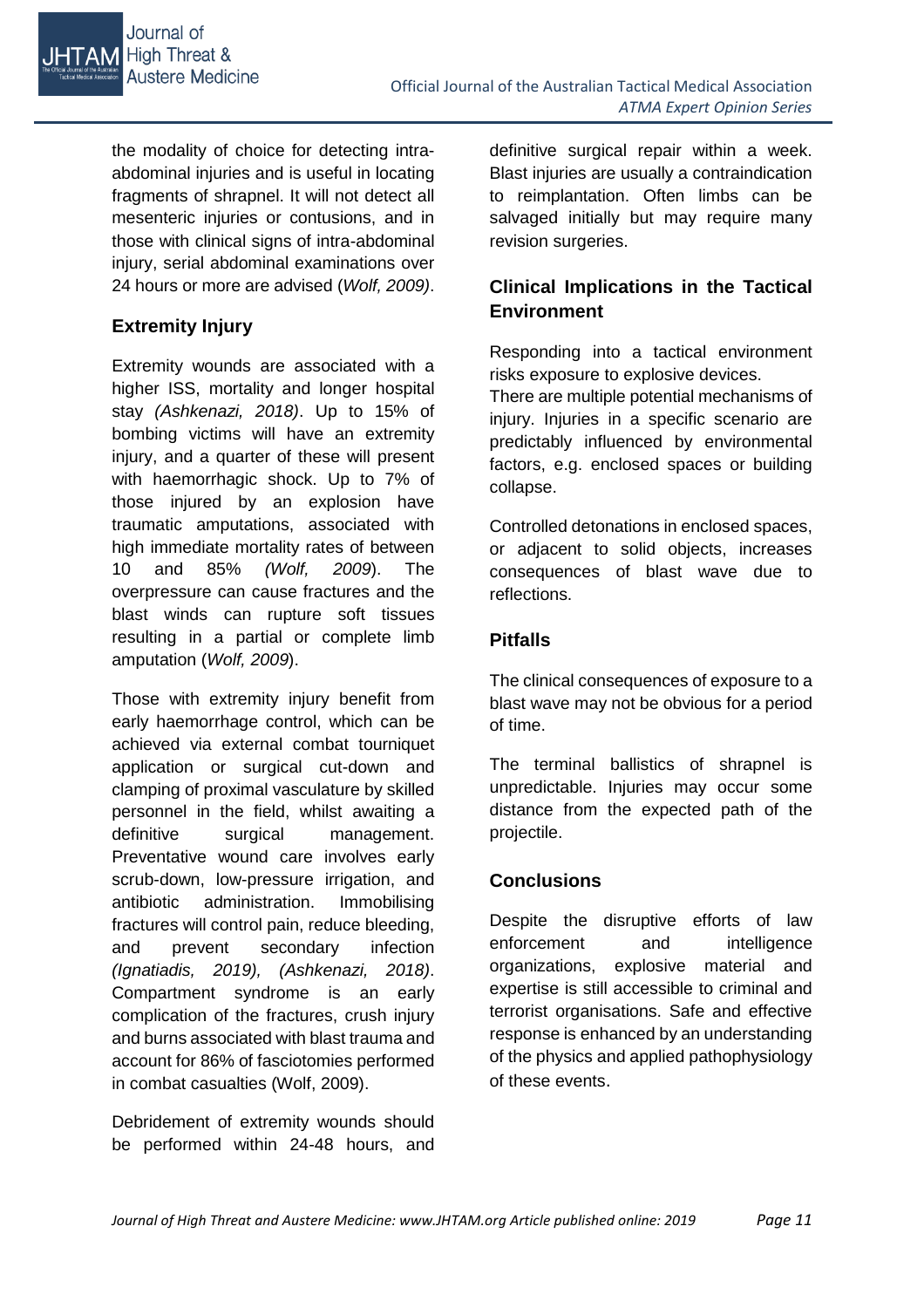

#### References

- Akin, F. (2017). Vestibular consequences of mild traumatic brain injury and blast exposure: a review. *Brain Injury*, 1188-1194.
- Almogy, G., Luria, T., Richter, E., Pizov, R., Bdolah-Abram, T., & Mintz, Y. (2005). Can External Signs of Trauma Guide Management?: Lessons Learned from Suicide Bombing Attacks in Israel . *Arch Surg*, 140: 390-393.
- Arnold, J. (2003). Mass-Casualty, Terrorist Bombings: Epidemiological Outcomes, Resource Utilization, and Time Course of Emergency Needs (Part 1). *Prehospital and Disaster Medicine 18[3]*, 220-234.
- Ashkenazi, I. (2018). Haemodynamic consequences of extremity injuries following a terrorist bombing attack: retrospective cohort study. *European Journal of Trauma and Emergency Surgery*, 1-6.
- Aşik, M. (2018). Retrospective analyses of high-energy explosive device-related injuries of the ear and auricuolar region: experiences in an operative field hospital emergency room. *Ulus Travma Acil Cerrahi Derg*, 450-455. .
- Boutillier, J. (2019). Lung injury risk assessment during blast exposure. *Journal of Biomechanics*, Article in press. https://doi.org/10.1016/j.jbiomech.2019.02.011.
- Bowen, T. (1988). *Emergency War Surgery.* Washington, DC: : United States Government Printing Office.
- Bowen, T., & Bellamy, R. (1988). Blast Injuries: Idealized Graph of a Blast Pressure Wave Over Time. In *Emergency War Surgery.* Washington, DC: United States Government Printing Office.
- Campos-Pires, R. (2018). A novel in vitro model of blast traumatic brain injury. *Journal of Visualised Experiments*, 1-9. .
- CDC. (n.d.). *Explosions and Blast Injuries.* Retrieved from https://www.cdc.gov/masstrauma/preparedness/primer.pdf
- Ciraulo, D., & Frykberg, E. (2006). The Surgeon and Acts of Civilian Terrorism: Blast Injuries. *J Am Coll Surg: 203(6)*, 942-950.
- CTVNews. (2017, May 24). Manchester attack latest: U.S. lawmaker says U.K. bomb showed 'sophistication'. Manchester attack latest: U.S. lawmaker says U.K. bomb showed 'sophistication'". CTVNews. 24 May 2017.
- Defence Atomic Support Agency. (1968). *Estimate of man's tolerance to the direct effects of air blast.* Eashingtom DC: Defence Atomic Support Agency.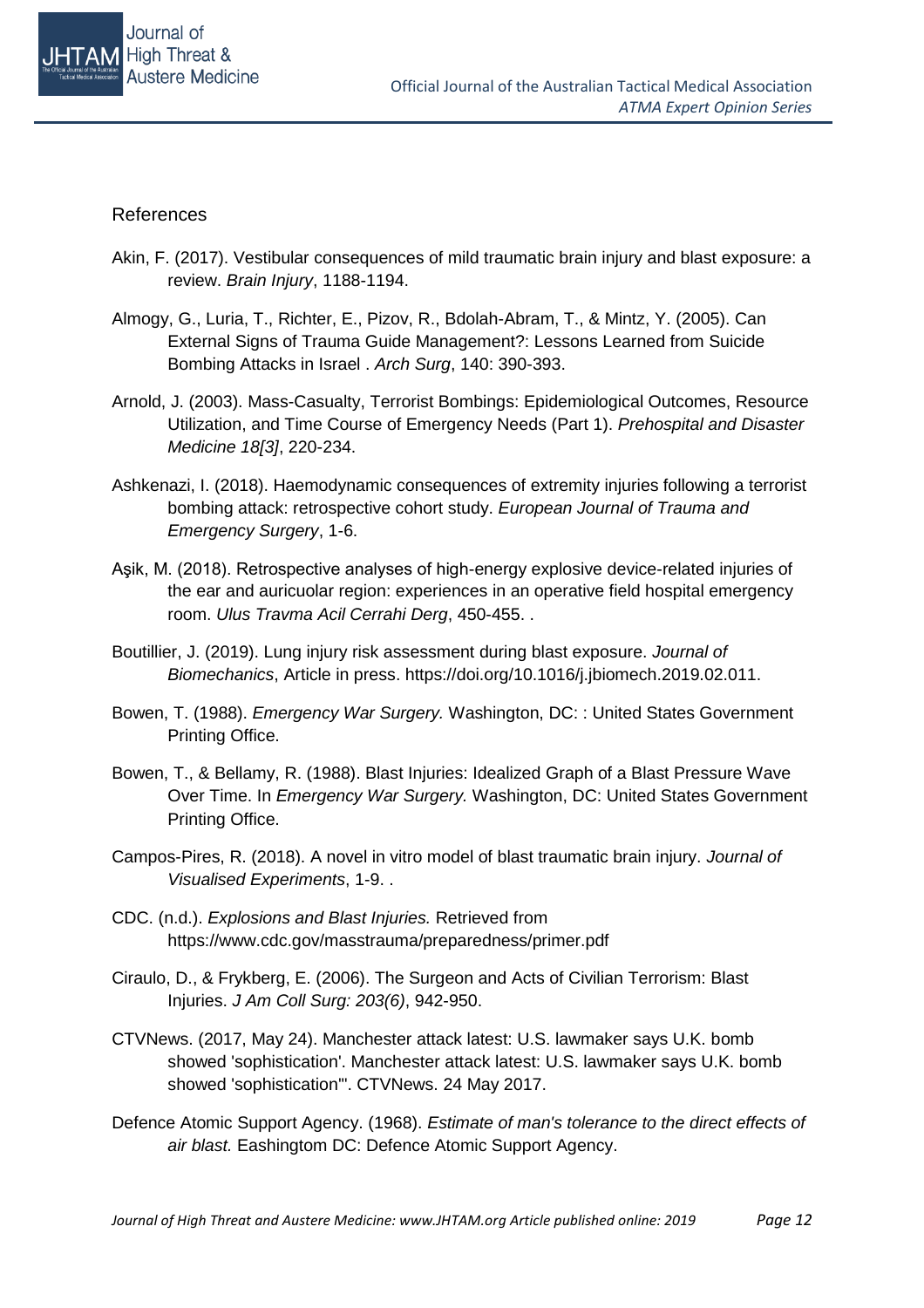- Engles, W. (2017). Dynamic properties of human tympanic membrane after exposure to blast waves. *Annals of Biomedical Engineering*, 2383-2394.
- Glenshaw, M., Vernick, J., Li, G., Sorock, G., Brown, S., & Mallonee, S. (2009). Factors Associated with Injury Severity in Oklahoma City Bombing Survivors. *J Trauma*, 66(2):508-15.
- Gomes, G. (2011, May 5). Retrieved May 8, 2019, from 96 Atlanta olympics terrorism: https://prezi.com/3d\_ejpa2euto/96-atlanta-olympics-terrorism/
- Harrisson, S., Kirkman, E., & Mahoney, P. (2007). Lessons Learnt from Explosive Attacks . *JR Army Med Corps*, 153(4), 278-282.
- Heramb, R. a. (2002). The manufacture of smokeless powders and their forensic analysis: A brief review. *Forensic Sxcience Communications*.
- Horrocks, C. (2001). Blast Injuries: Biophysics, Pathophysiology and Management Principles. . *JR Army Med Corps 147, 28-40.*
- Ignatiadis, I. (2019). Gunshot and blast injuries of the extremities: a review of 45 cases. *European Journal of Orthopaedic Surgery and Traumatology*, 295-305. .
- Keyes, D. (2005). *Medical Response to Terrorism: Preparedness and Clinical Practice.* Lippincott Williams & Wilkins.
- Kizer, K. (2003). Dysbarism. In J. K. Tintinalli, *Emergency Medicine: A Comprehensive Study Guide 6th edition.* (pp. 1269-1278). Maidenhead: McGraw-Hill.
- Laska, P. (2016). *Bombs, IEDs, and Explosives: identification, Investigation and Displosal Techniques.* Boca raton: CRC Press.
- Leibovici, D. (1996). Blast Injuries: Bus Versus Open-Air Bombings--A Comparative Study of Injuries in Survivors of Open-Air Versus Confined-Space Explosions . *The Journal of Trauma: Injury, Infection, and Critical Care*, 1030-1035.
- Mackenzie, I. (2013). What the Intensive Care Doctor Needs to Know about Blast-Related Lung Injury. *Journal of the Intensive Care Society*, 303-312.
- Magnus, D. (2018). Epidemiology of civilian blast injuries inflicted by terrorist bombings from 1970-2016. *Defence Technology*, 469-476.
- McKenzie, K. (2001). The rise of asymmetric threats: Priorities for Defence Planning. *Quadrennial Defence Review*.
- Mizutari, K. (2019). Blast-induced hearing loss. *Biomedicine and Biotechnology*, 111-115.
- O'Neill, C., Robinson, A., & Ingleton, S. (2012). Mitigating the Effects of Firebomb and Blast Attacks on Metro Systems . *Procedia Soc Behav Sci*, 48: 3518-3527.
- Pearce, A. (2017). Mediastinal injury is the strongest predictor of mortality in mounted blast amongst UK deployed forces. *Injury*, 1900-1905.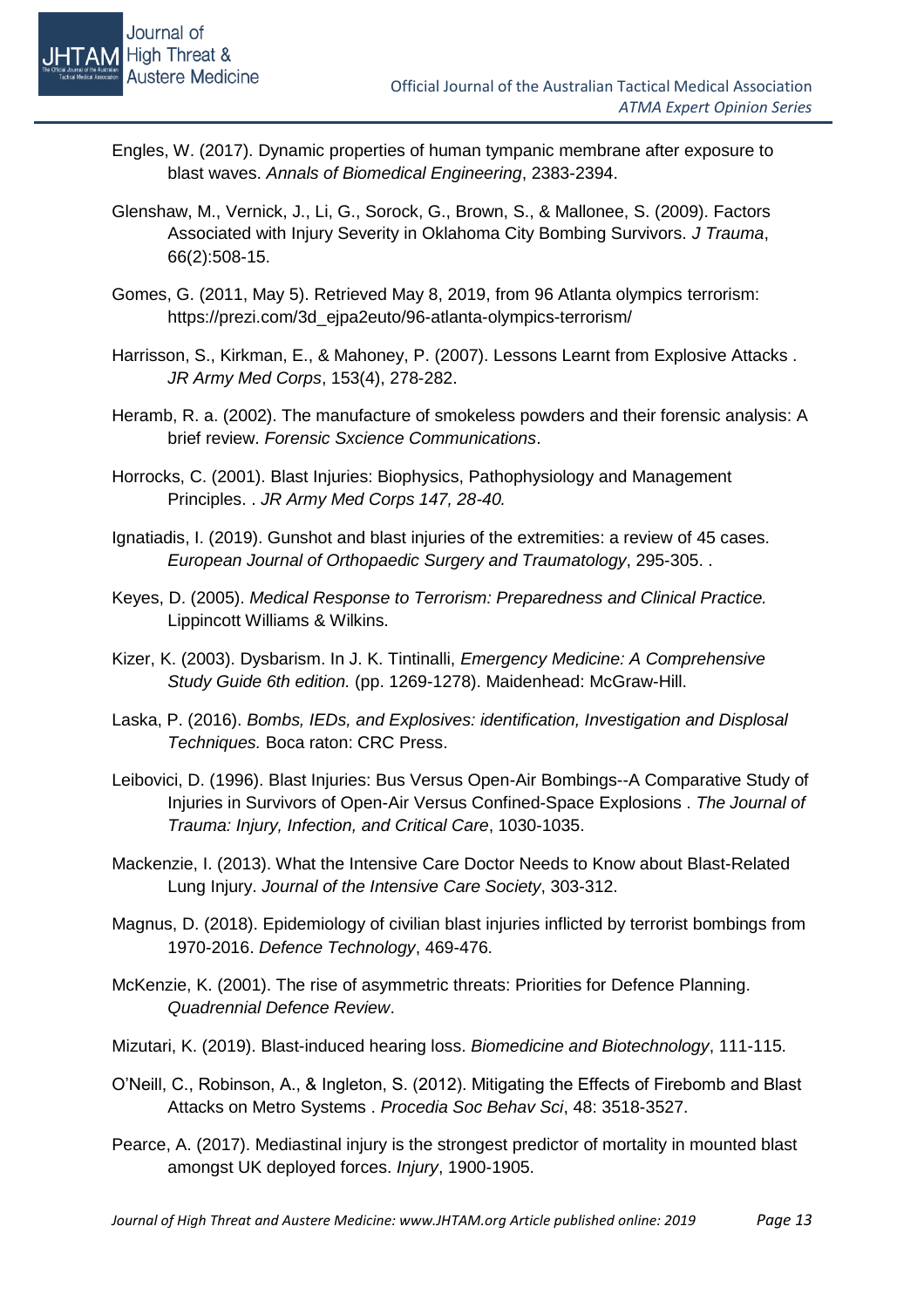- Peters, P. (2011). Primary blast injury: an intact tympanic membrane does not indicate the lack of a pulmonary blast injury. *Military Medicine*, pp. 110-114.
- Scott, T. (2017). Primary blast lung injury a review. . *British Journal of Anaesthesia*, pp. 311-316.
- Shively, S. (2016). Characterisation of interface astroglial scarring in the human brain after blast exposure: a post-mortem case series. *Lancet Neurology*, 944-953.
- Shuker, S. (1995). Maxillofacial Blast Injuries. *Journal of Cranio Maxillo-Facial Surgery 23, 91-98.*
- Slater, M. (1997). Terrorism in America: An evolving threat. *Arch Surg*, 1059-1066.
- Thurman, J. (2006). *Practical Bomb Scene Investigation.* CRC Press.
- *United States Bomb Data Center Explosives Incident Report (2014).* (n.d.). Retrieved from https://www.atf.gov/file/105076/download
- Van Haesendonck, G. (2018). Otological outcomes after blast injury: the Brussels bombing experience. *Otology & Neurology*, 1250-1255.
- Venugopalan, S. (2015). *Demystifying Explosives: Concepts in High Energy Materials.* Elsevier.
- Wightman, J. (2001). Explosions and Blast Injuries. *Ann Emerg Med*, 664-678.
- Wightman, J., & Gladish, S. (2001). Explosions and blast injuries. . *Ann Emerg Med; 37(6), 664-678.*
- Wolf, S. (2009). Blast Injuries. *Lancet*, 405-415.
- Yazgan, C. (2016). Imaging features of blast injuries: experience from 2015 Ankara bombings in Turkey. *British Journal of Radiology*, 1-7.
- Zuckerman, S. (1940). Experimental study of blast injuries to the lungs. *The Lancet*, 236(6104): 219-224.